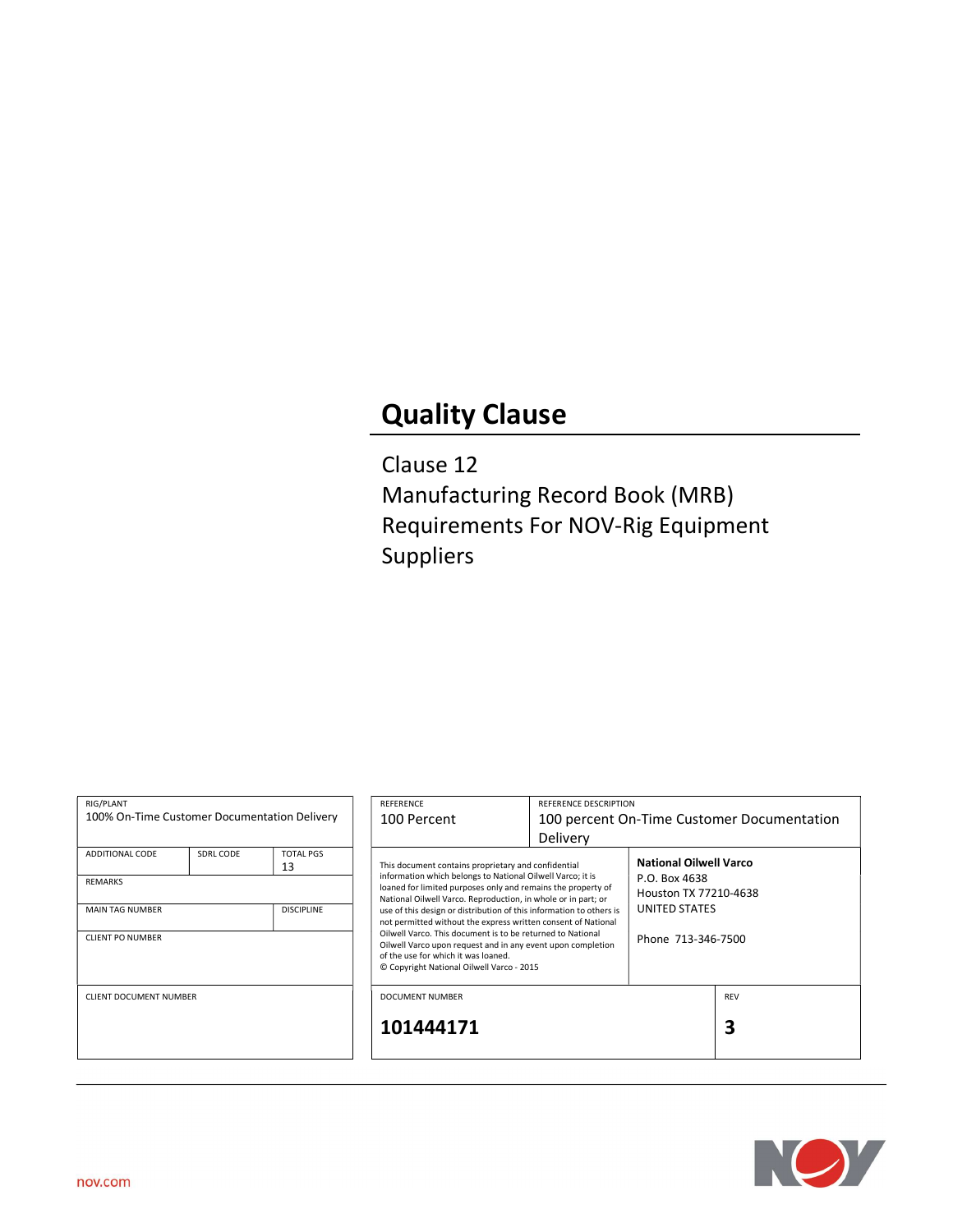| 101444171<br>Document number<br>Revision<br>ں<br>2 of 13<br>Page |
|------------------------------------------------------------------|
|------------------------------------------------------------------|

## REVISION HISTORY

| っ   | 16-Nov-2020 | Approved for Use        | SC       | HAH            | <b>LUMO</b> |
|-----|-------------|-------------------------|----------|----------------|-------------|
|     | 8-Apr-2019  | Approved for Use        | SC       | <b>HAH</b>     | <b>LUMO</b> |
|     | 9-Jan-2019  | Approved for Use        | SC.      | <b>HAH</b>     | LUMO        |
| 0   | 30-Oct-2017 | Inter discipline check  | SC       | HB             | <b>WITI</b> |
| Rev | Date        | <b>Reason for issue</b> | Prepared | <b>Checked</b> | Approved    |

#### CHANGE DESCRIPTION

| <b>Revision</b> | <b>Change description</b>                                                                 |
|-----------------|-------------------------------------------------------------------------------------------|
| 3               | Updated Section 4.1 & 5.1.1 To Add Requirement Of Referencing PO Line Number. Also,       |
|                 | Updated Section 5.3.2 To Remove The Requirement For Referencing PO Number And PO Line     |
|                 | Number As Well As Added Clarification Regarding Referencing Part Number And Traceability  |
|                 | Number. In Addition, Updated Section 5.4 To Add The Requirement For Providing The WPS.    |
| $\mathcal{L}$   | Updated The Document Type, Sub-Type, And Title Of The Document. Also Updated Section 5.0  |
|                 | To Show The Correct Reference To The Sections Of The Document, Updated Section 5.3 To Add |
|                 | Requirement Of Putting Documents In Chronological Order Within Each Section/Part Number,  |
|                 | And Updated Section 5.3.2 To Note "Each Document" Instead Of "Each Page Of Each           |
|                 | Document".                                                                                |
| 1               | Added Front Cover, Revision Page, and Back Cover Requirements. Also Added Additional      |
|                 | Documentation/Certification Requirements And The MRB Deliverable Format. In Addition,     |
|                 | Changed NOV-RS To NOV-RE Where Referenced.                                                |
| 0               | <b>Initial Release</b>                                                                    |

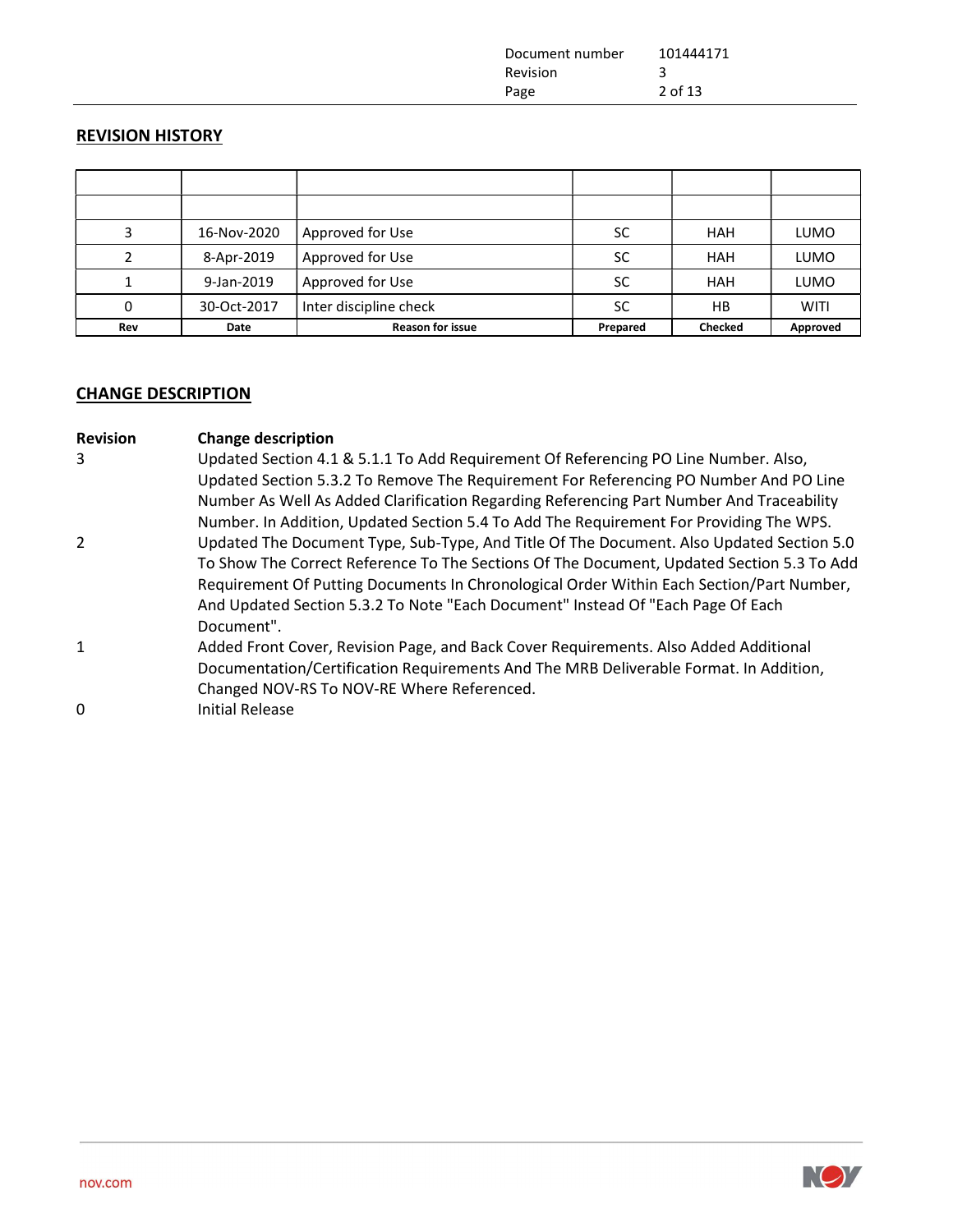| Document number | 101444171 |
|-----------------|-----------|
| Revision        |           |
| Page            | 3 of 13   |
|                 |           |

# **TABLE OF CONTENTS**

| $\mathbf{1}$   |     |       |  |
|----------------|-----|-------|--|
| $\overline{2}$ |     |       |  |
| 3              |     |       |  |
| 4              |     |       |  |
|                | 4.1 |       |  |
|                | 4.2 |       |  |
|                | 4.3 |       |  |
| 5              |     |       |  |
|                | 5.1 |       |  |
|                |     |       |  |
|                |     | 5.1.2 |  |
|                | 5.2 |       |  |
|                | 5.3 |       |  |
|                |     | 5.3.1 |  |
|                |     | 5.3.2 |  |
|                | 5.4 |       |  |
| 6              |     |       |  |
| 7              |     |       |  |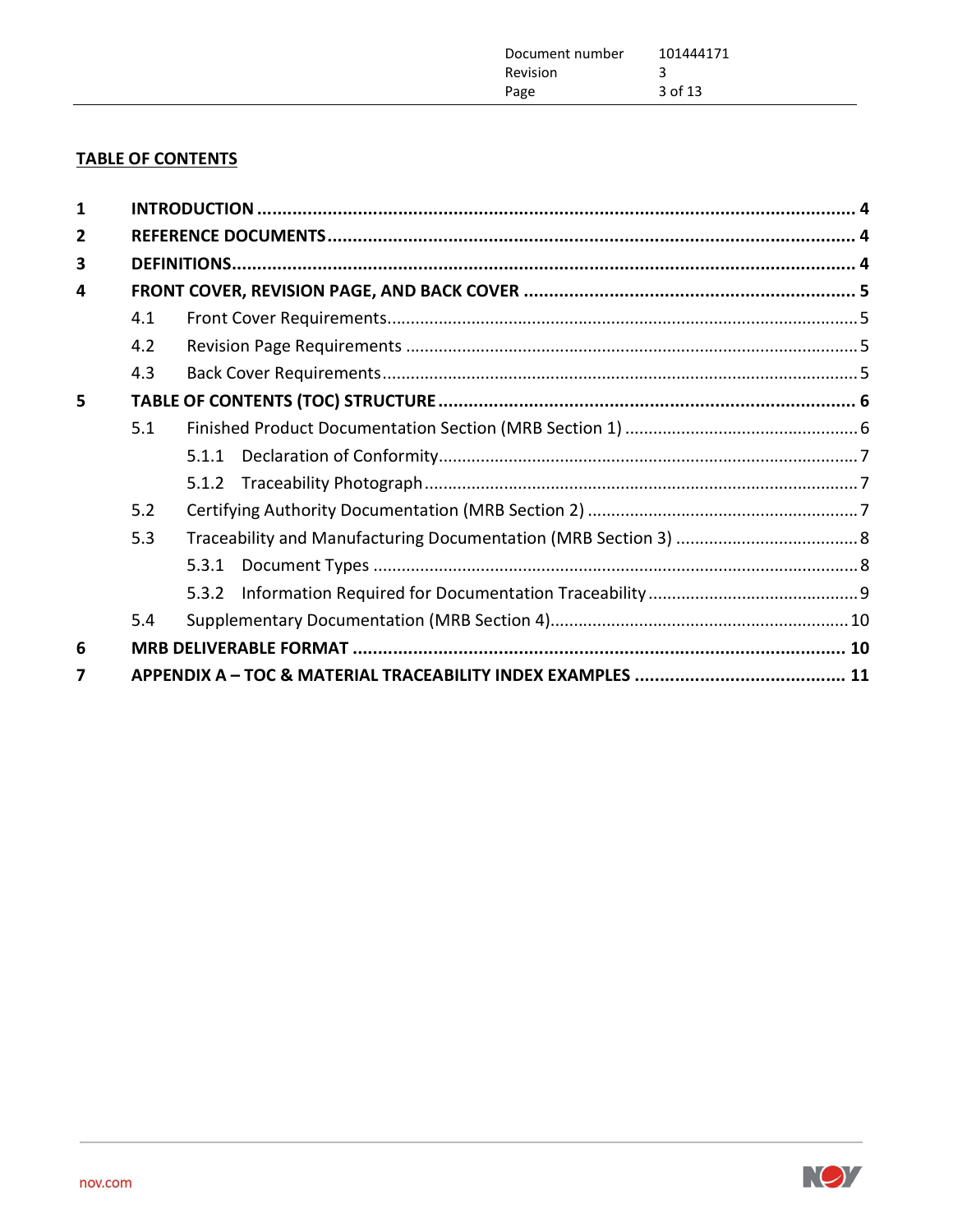| Document number<br>Revision<br>Page | 101444171<br>4 of 13 |
|-------------------------------------|----------------------|
|                                     |                      |

## 1 INTRODUCTION

This document establishes the requirements for the content and organization of a Manufacturing Record Book (MRB) supplied to National Oilwell Varco – Rig Equipment (NOV-RE) for purchased equipment.

For purchased equipment that is proprietary to the supplier (i.e., items which are both engineered and manufactured by the supplier), the MRB shall meet the requirements of the International Association of Drilling Contractors (IADC) MRB Guidance Document, GU-IADC-SC-004. Therefore, this document should not be used to produce the MRB.

For purchased equipment that is proprietary to NOV-RE, the MRB shall meet the requirements established in this document. The requirements in this document were derived from GU-IADC-SC-004.

## 2 REFERENCE DOCUMENTS

 The following document should be used, in conjunction with this document, to get a full overview of the requirements for producing a MRB.

| <b>Document Number</b><br>(RigOffice) | <b>Document Title</b>                                                                                       |  |
|---------------------------------------|-------------------------------------------------------------------------------------------------------------|--|
| GU-IADC-SC-004                        | International Association of Drilling Contractors (IADC) MRB<br><b>Guidance Document. Link to document:</b> |  |
|                                       | http://www.iadc.org/supply-chain-committee/resources/                                                       |  |

## 3 DEFINITIONS

For the purposes of this document the following are the definitions of certain terms used throughout this document.

| <b>Manufacturing Record Book</b> | A compilation of manufacturing records for a Product.                                                    |
|----------------------------------|----------------------------------------------------------------------------------------------------------|
| Product                          | Any equipment (part or assembly) that is a discrete unit or<br>deliverable on the NOV-RE Purchase Order. |

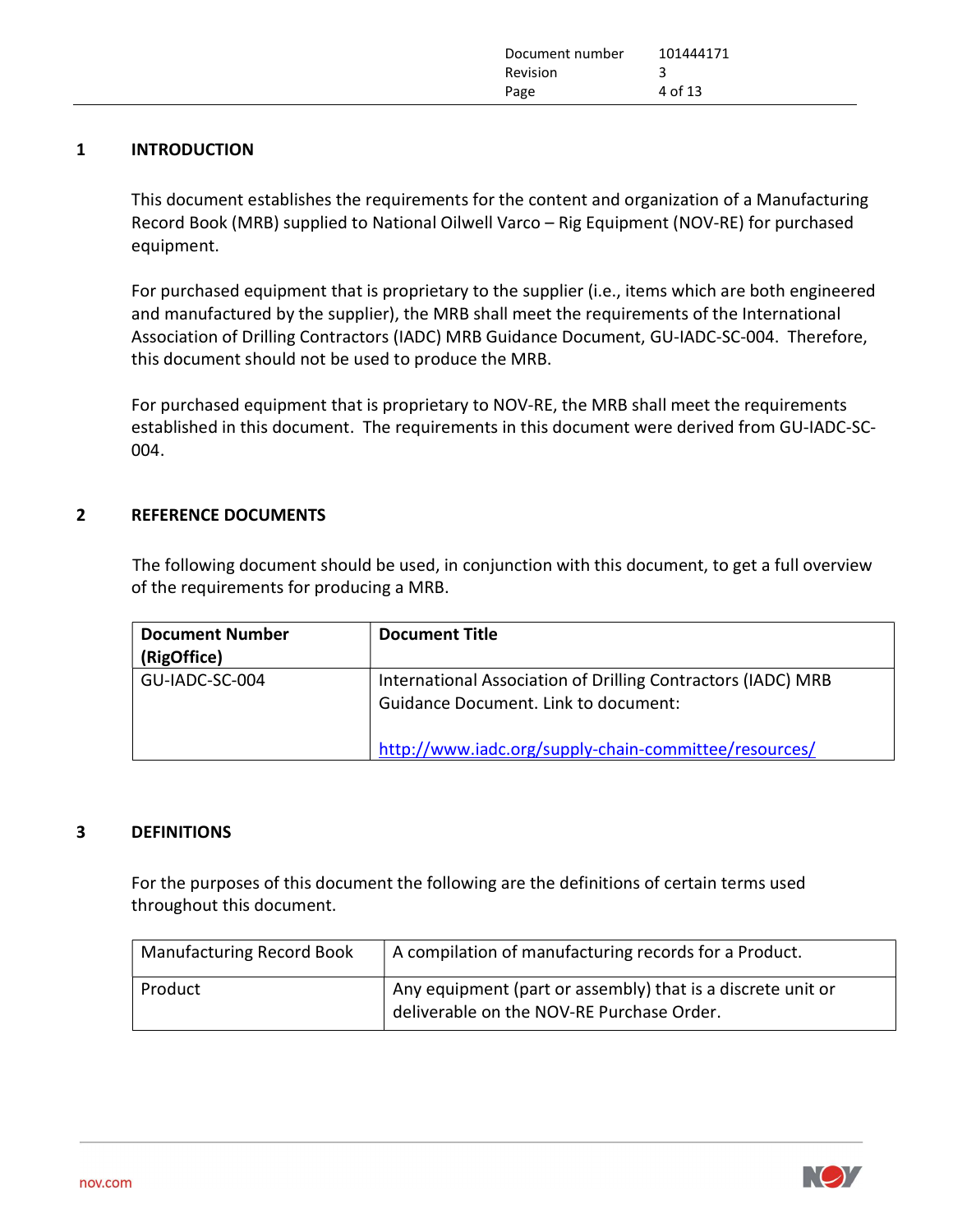| Document number | 101444171 |
|-----------------|-----------|
| Revision        |           |
| Page            | 5 of 13   |

## 4 FRONT COVER, REVISION PAGE, AND BACK COVER

Every MRB shall have a Front Cover, Revision Page, and a Back Cover.

#### 4.1 Front Cover Requirements

The minimum requirements for the Front Cover are as follows:

- Supplier Name/Logo
- Supplier Order Number
- Supplier Part Number (If Applicable)
- Supplier Traceability Number (If Applicable)
- NOV-RE Purchase Order Number & Purchase Order Line Number
- NOV-RE Part Number
- NOV-RE Traceability Number (i.e., serial or lot number)
- MRB Title (Typically the Product (Part) Description)
- MRB Document Number
- **MRB Revision**

#### 4.2 Revision Page Requirements

The minimum requirement for the Revision Page are as follows:

- MRB Document Number
- MRB Revision
- MRB Revision Date
- Reason For Revision
- Who Prepared, Checked, And/Or Approved The MRB

The Revision Page must show the entire revision history of the MRB if the MRB gets revised.

#### 4.3 Back Cover Requirements

A Back Cover shall be added to show the end of the MRB. The Back Cover can be as simple as the Supplier Name/Logo or have more information and this will be up to the Supplier to confirm.

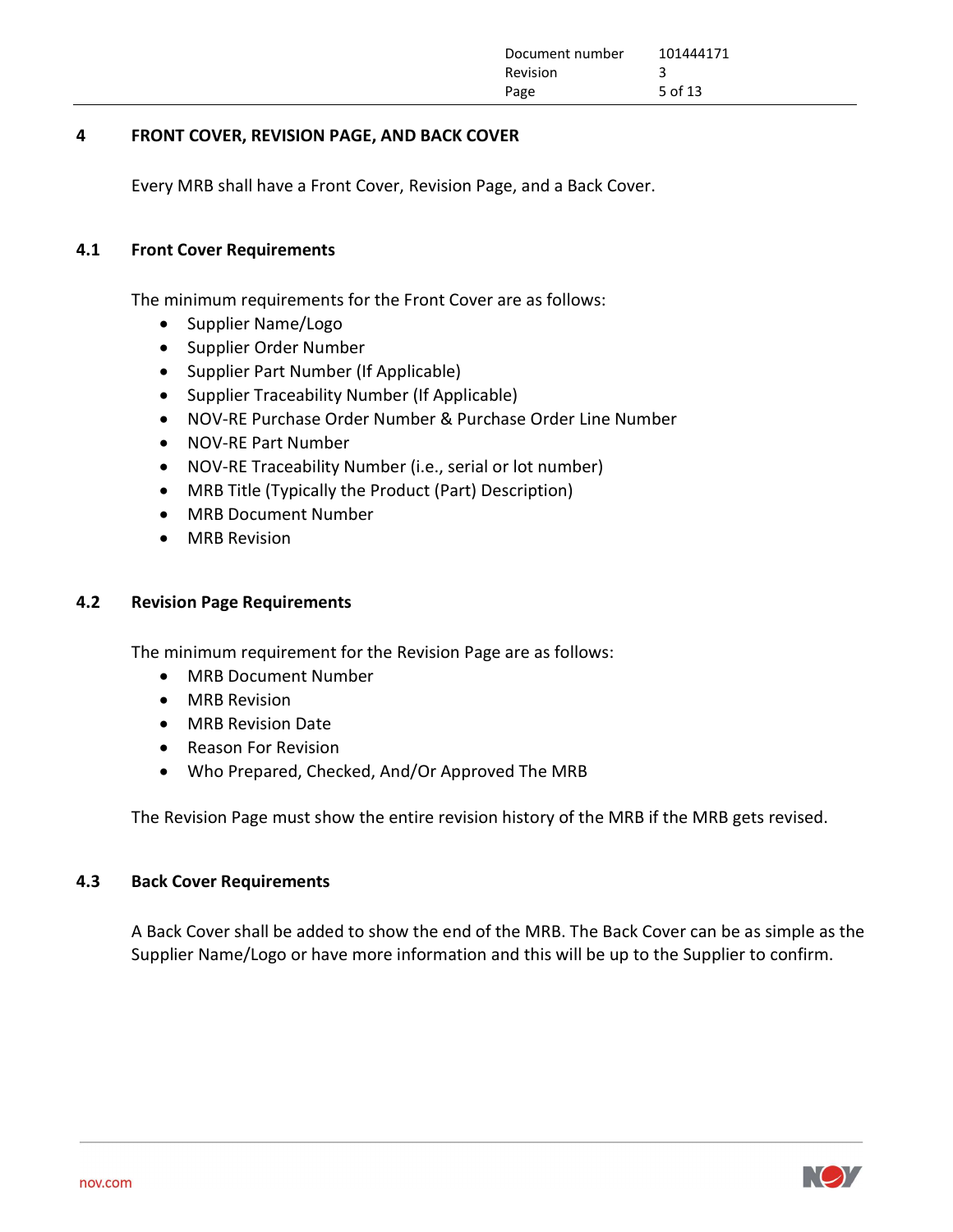| 101444171<br>Document number<br>Revision<br>6 of 13<br>Page |
|-------------------------------------------------------------|
|-------------------------------------------------------------|

## 5 TABLE OF CONTENTS (TOC) STRUCTURE

In addition to the Front Cover, Revision Page, and Back Cover, the MRB will have a Table Of Contents (TOC) page and the TOC page will be made per the TOC structure of the MRB. The TOC structure shall be as follows:

1.0 – Finished Product Documentation 1.1 – Declaration of Conformity 1.2 – Traceability Photograph

(See section 5.1 of this document for TOC details)

2.0 – Certifying Authority Documentation 2.1 – Final Product Certificates

(See section 5.2 of this document for TOC details)

3.0 – Traceability and Manufacturing Documentation

(See section 5.3 of this document for TOC details)

4.0 – Supplementary Documentation

(See section 5.4 of this document for TOC details)

All sections and subsections noted above shall be included in the MRB. Any section or subsection that is not applicable to the product must show a "Not Applicable" page after the respective section or subsection.

Note: For Lot Controlled equipment, one MRB shall be submitted per lot. If the lot is delivered in multiple shipments, the supplier shall revise the MRB (identifying all updates within the revision page of the MRB). For Serial Controlled equipment, one MRB shall be submitted per PO line and shipment.

## 5.1 Finished Product Documentation Section (MRB Section 1)

This section shall include the Declaration of Conformity (DoC) and the Traceability Photograph. These documents shall be submitted in every MRB, and therefore may never be marked as "Not Applicable" by the supplier.

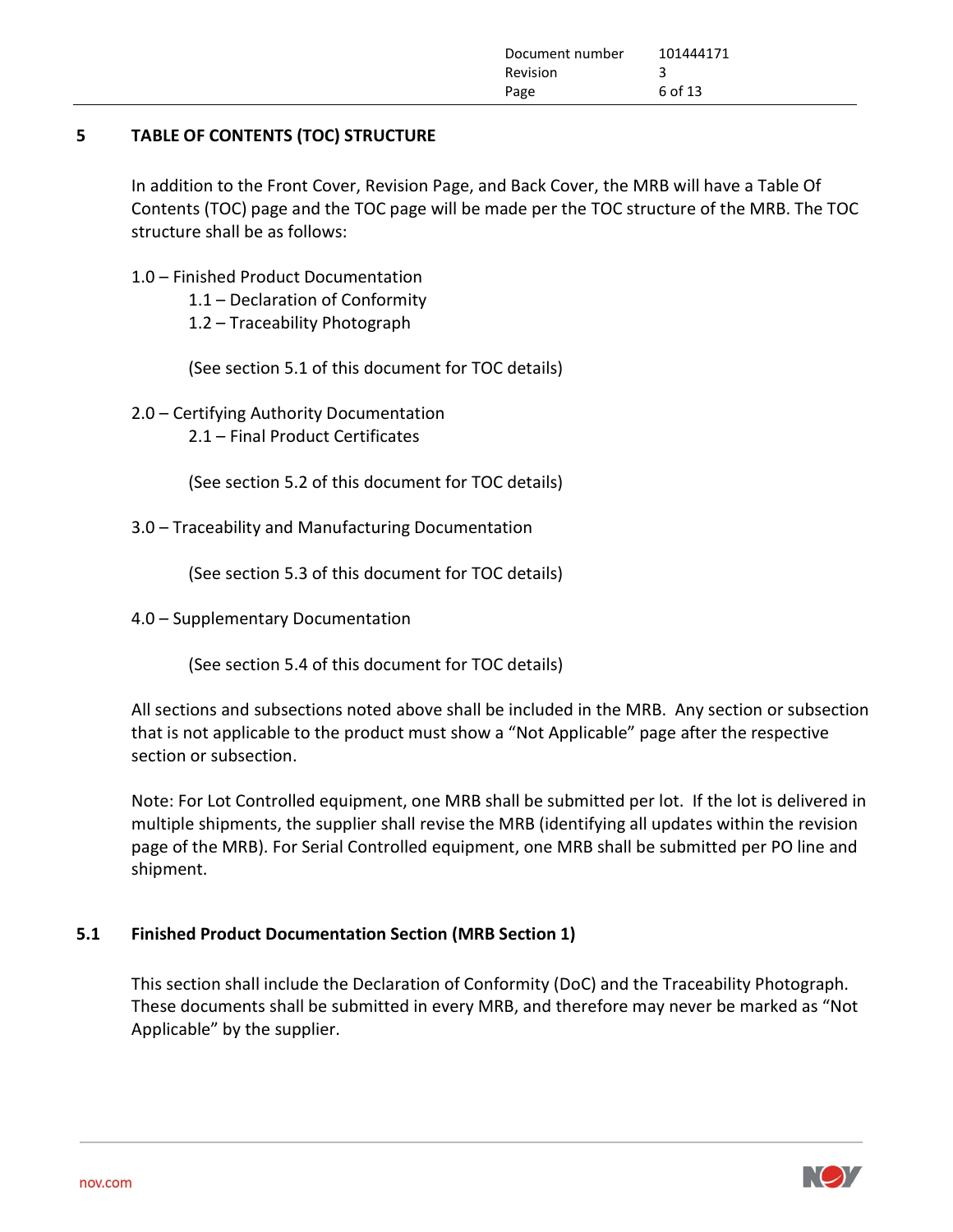| Document number | 101444171 |
|-----------------|-----------|
| Revision        | ັ         |
| Page            | 7 of 13   |
|                 |           |

## 5.1.1 Declaration of Conformity

The DoC, also known as the Certificate of Compliance/Conformance (CoC), shall conform to the requirements of GU-IADC-SC-004.

At a minimum, the following information shall be included on the DoC:

- Supplier Name/Logo
- Supplier Order Number
- Supplier Part Number (if applicable)
- Supplier Traceability Number (if applicable)
- NOV-RE PO Number and PO Line Number
- NOV-RE Part Number and Revision Level
- NOV-RE Part Description
- NOV-RE Traceability Number (i.e., serial or lot number)
- Date of the Completion of Manufacture
- Applicable Standards and Specifications with Revision (e.g., API 16A (Rev. 4), ABS+CDS (2012), DNV-GL Drill (2015), AX010020 (Rev. R), etc.)
- Manufacturer's Authorized Representative Printed Title, Name, and Signature
- DoC Document Number, Revision, and Date

#### 5.1.2 Traceability Photograph

Suppliers shall furnish a photograph of the part number and traceability marking that is physically applied to the equipment. If a name plate is attached to the equipment, a photograph of the nameplate fulfils this requirement. For lot controlled items, one representative picture of the markings applied to all parts is sufficient.

#### 5.2 Certifying Authority Documentation (MRB Section 2)

Within this section any certifying authority (i.e. ABS, DNV-GL, Lloyd's, CCS, RoHS, CE, etc...) certification will be included.

Examples of documents that would be included in this section would be as follows:

- ABS Subcomponent Report (issued upon completion of all survey and document review activities). Refer to ABS Publication 57 (Classification of Drilling System), Section 4.
- DNV Survey Report (issued upon completion of all survey and document review activities). Refer to DNVGL-OS-E101, Chapter 3.

If this section is not applicable to the equipment then a "Not Applicable" page must be placed in this section.

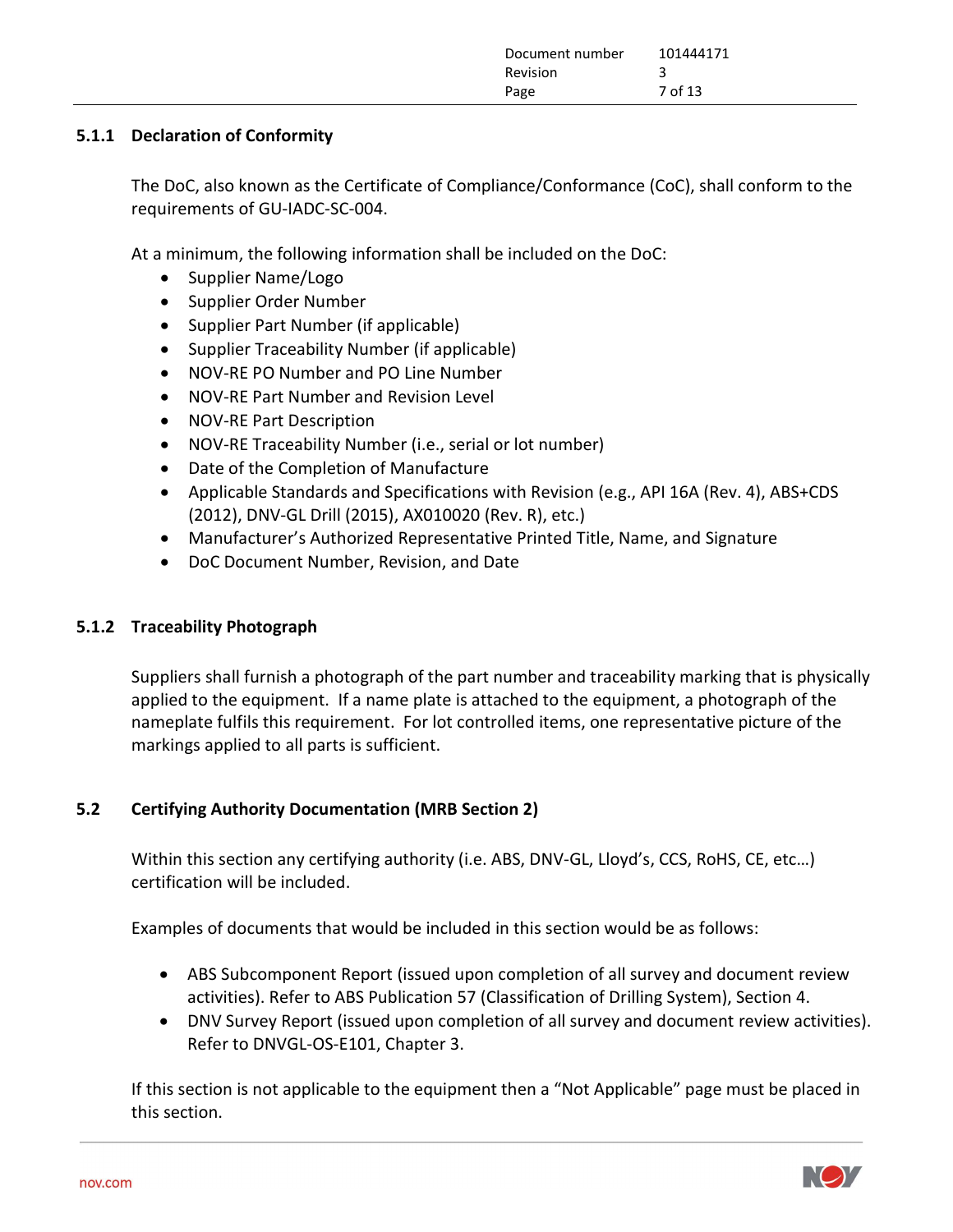| Document number | 101444171 |
|-----------------|-----------|
| <b>Revision</b> |           |
| Page            | 8 of 13   |

## 5.3 Traceability and Manufacturing Documentation (MRB Section 3)

The traceability and manufacturing documentation of the equipment and its subassemblies/components shall be included as applicable. This section shall never be "Not Applicable".

The components and manufacturing documentation identified in the MRB will follow the Inspection and Test Plan (ITP) (if applicable) and/or Engineering Drawing requirements. This section shall contain the manufacturing documentation by part number with the part number ordered on the PO being the first subsection. If there are lower level assemblies or components (based on the Bill of Material), they shall be documented in additional subsections. For each section/part number, the manufacturing documentation will be placed in chronological order.

Each subsection will require a Material Traceability Index identifying the part number, part description, and traceability of the part and all its lower level parts, as applicable.

See Appendix A for examples.

## 5.3.1 Document Types

The following document types (as applicable) are required to be in Section 3 of the MRB:

- Inspection & Test Plan (ITP)
- Material/Mill Test Report (MTR)
- Weld Start Report
- Weld Map
- Post Weld Heat Treat/Stress Relief Report (PWHT)
- Non-Destructive Examination Report (NDE)
- Hardness Report
- Pressure Vessel Report (U-1A Form)
- Electrical Reports, as required by industry standards per contract requirements.
- Electrical Certification (ATEX, IEEE, IEC, UL)
- Hydrostatic and Functional Test Report
- Pull Test Report
- Coating/Painting Report
- Preservation Report
- Weight Report

The minimum content requirements for many of these document types are listed in GU-IADC-SC-004 and shall be in accordance with NOV-RE Standard Operating Procedures. If there is a question concerning a document type that is not listed above, contact the respective NOV-RE Quality Manager.

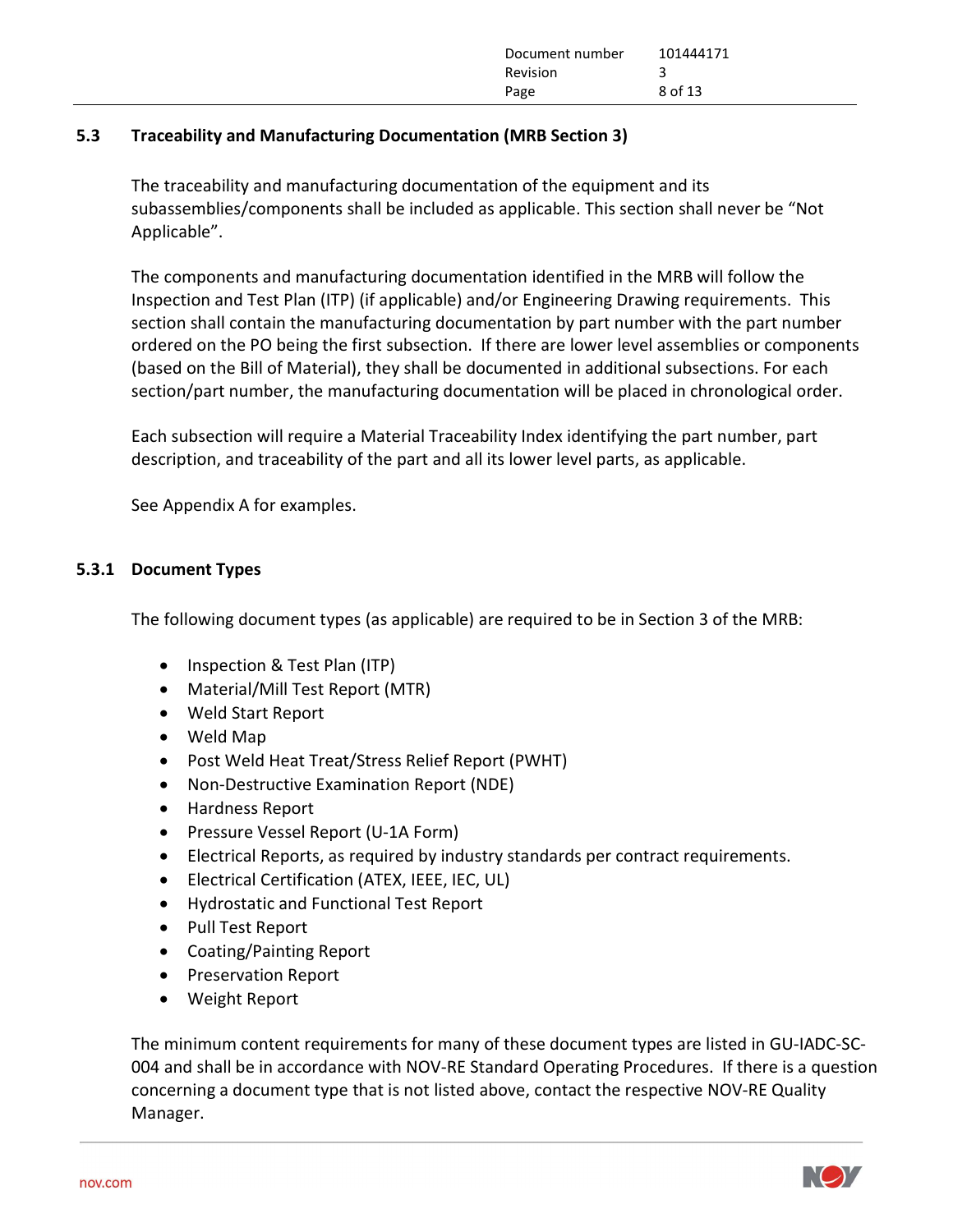| Document number | 101444171 |
|-----------------|-----------|
| Revision        |           |
| Page            | 9 of 13   |

## 5.3.2 Information Required for Documentation Traceability

In order to maintain the traceability of documents to orders and equipment, each document shall include the following information:

- NOV-RE Part Number
- NOV-RE Traceability Number
- Heat or Batch Number (Lot Controlled items only)

It is important to note that each document must have the correct NOV-RE Part Number and Traceability Number per the Bill Of Material (BOM) structure and applicable part level.

In the example Material Traceability Index shown below, the documents required for the part number 11127466-001 should only reference part number 11127466-001 and traceability number ABCXX1234.

Similarly, the documents required for the part number 10632938-001 should only reference part number 10632938-001 and traceability number 123456-7.

The Material Traceability Index will be the link between the part numbers and their respective traceability numbers per the BOM structure.

| <b>Material Traceability Index</b> |                                                                  |                   |
|------------------------------------|------------------------------------------------------------------|-------------------|
| <b>Part Number</b>                 | <b>Part Description</b>                                          | Part Traceability |
| 10632938-001                       | CYL, OPER, 14"ID, 14"ULTRLK II, CHROMED ID, 18-15M<br><b>NXT</b> | 123456-7          |
| 11127466-001                       | OPER CYL FORG, 14"ID, 18-15M, NXT, RM & LQ&T                     | ABCXX1234         |

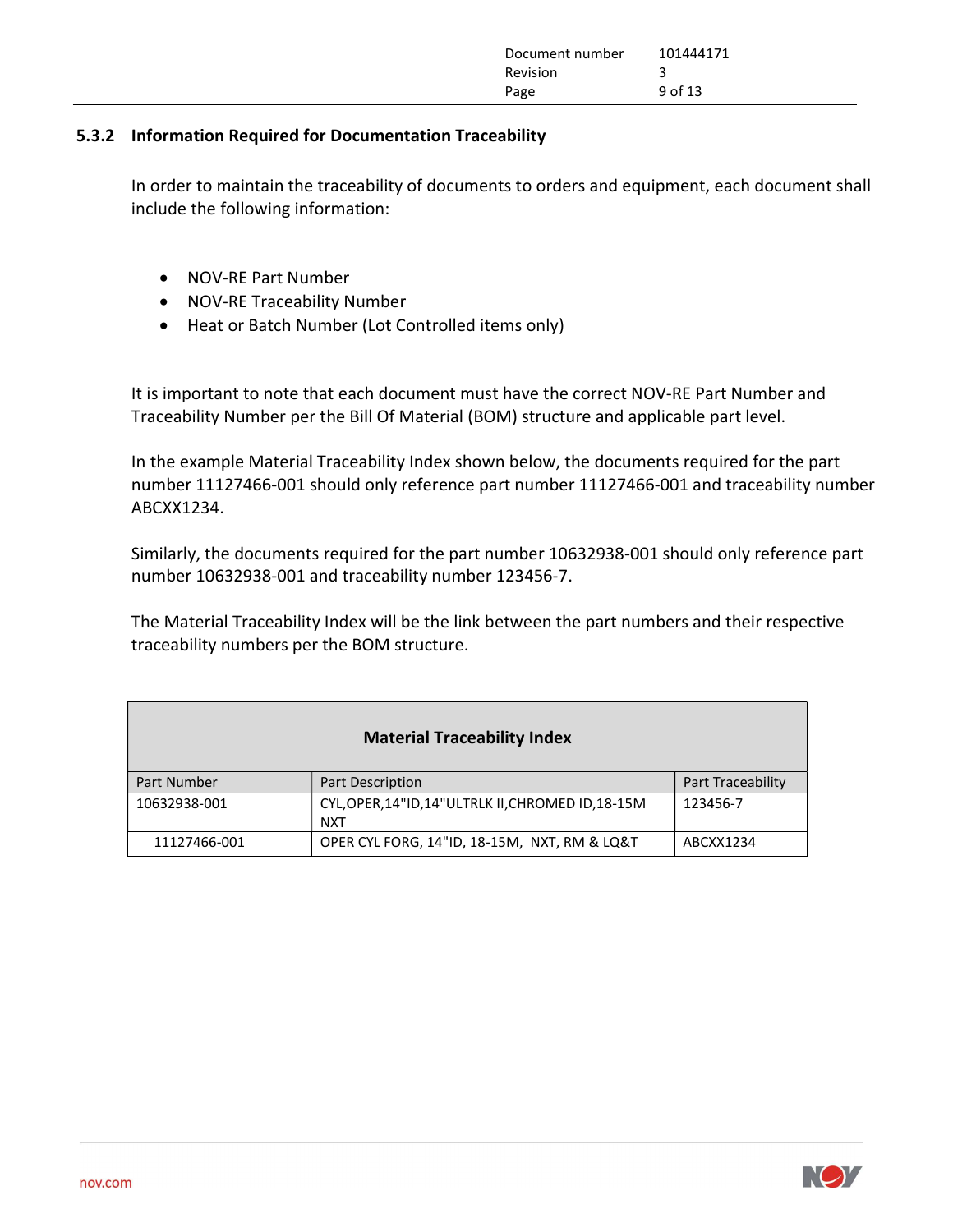| Document number | 101444171 |
|-----------------|-----------|
| Revision        |           |
| Page            | 10 of 13  |

## 5.4 Supplementary Documentation (MRB Section 4)

This section shall be used for additional NOV-RE required documentation, not otherwise previously specified. The records (as applicable) shall be organized as specified below:

- Red-line Engineering Drawings
- NOV-RE approved Requests for Deviation
- Approved Supplier Lot Number Request Form, or Lot Number Issuance Form
- Weld Procedure Specification (WPS) & WPS Approval Letters from both NOV and Third Party (as applicable)
- Welder Personnel Qualification Records (including Visual Acuity)
- Final Dimensional Reports
- NDE Personnel Qualification Records (including Visual Acuity)
- NDE Level III approved Magnetic Particle Inspection Technique Sheets
- NDE Level III approved Ultrasonic Inspection Scan Plans
- NDE Level III approved Radiographic Shooting Sketches
- Paint Inspector Certification (NACE) Only when PO calls for this requirement typically through NORSOK requirements
- Material Safety Certificates
- Fastener Torque Verification Records
- Additional Manufacturing Records which the supplier may deem important (e. g., correspondence between the supplier and NOV-RE)

If there is a question concerning a document type that is not listed above, contact the respective NOV-RE Quality Manager.

## 6 MRB DELIVERABLE FORMAT

One electronic file in PDF format, preferably using Adobe Acrobat, shall be delivered for each MRB unless otherwise stated in the NOV-RE PO. The PDF file must have bookmarks within it per the major sections of the MRB (i.e. Front Cover, Revision Page, TOC, All Sections (i.e. 1.0, 1.1, etc…), All Subsections In Section 3.0, and the Back Cover).

The PDF file should be sent per the instructions on the NOV-RE PO. If no instructions are provided in how to send the PDF file please contact the respective NOV-RE Buyer and/or NOV-RE Quality Manager.

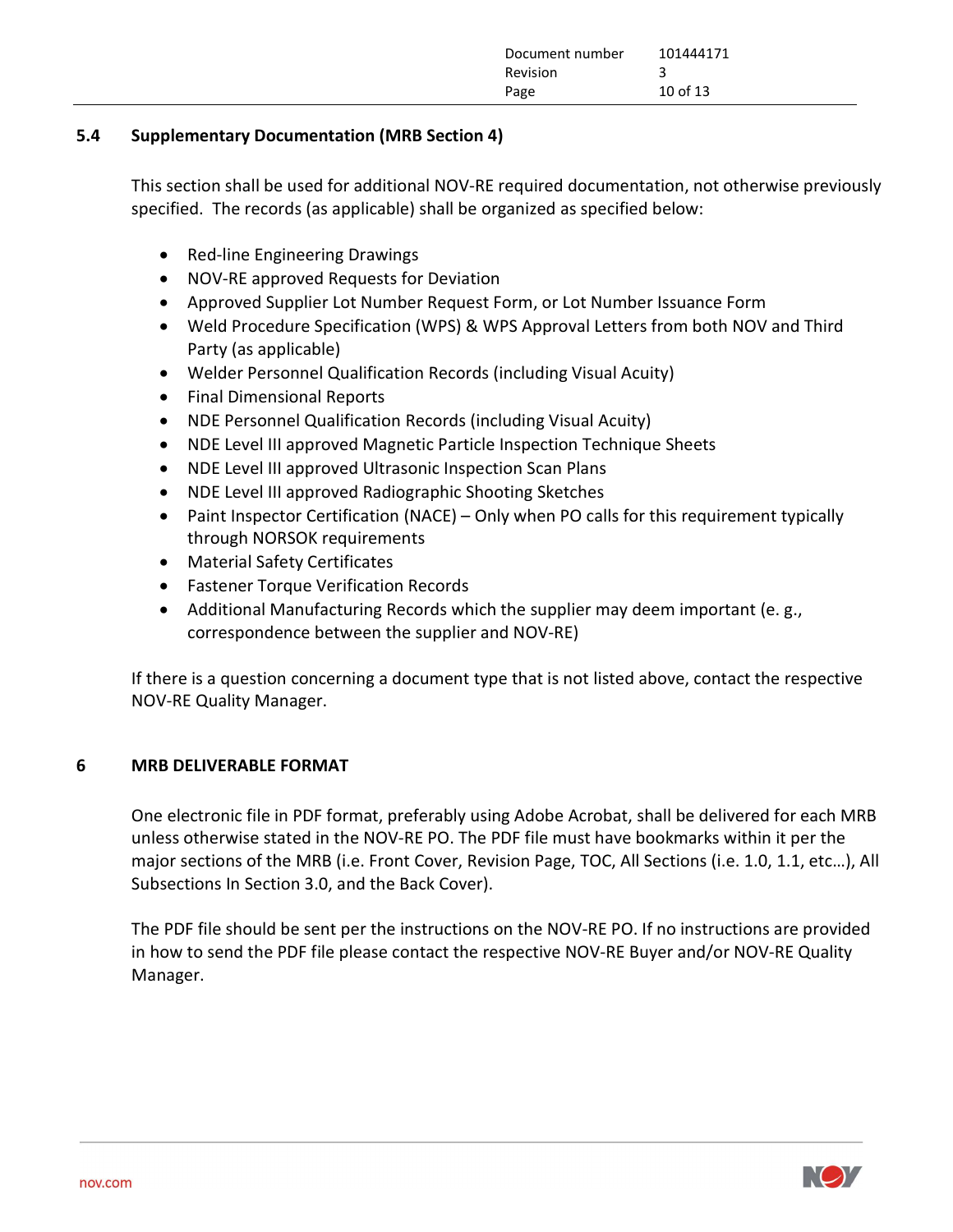| Document number | 101444171 |
|-----------------|-----------|
| Revision        |           |
| Page            | 11 of 13  |

#### 7 APPENDIX A – TOC & MATERIAL TRACEABILITY INDEX EXAMPLES

Example No. 1: TOC & Material Traceability Index For An Assembly With DNV-GL Requirements

#### Table Of Contents

- 1.0 Finished Product Documentation
	- 1.1 Declaration of Conformity
	- 1.2 Traceability Photo
- 2.0 Certifying Authority Documentation
	- 2.1 DNV Survey Report
- 3.0 Traceability and Manufacturing Documentation
	- 3.1 10722492-001 (Lift Ring Assembly)
		- 3.2 10722489-001 (Lift Ring Finish Machine)
		- 3.3 10722469-001 (Retainer Plate)
- 4.0 Supplementary Documentation
	- 4.1 NOV-RE approved Requests for Deviation
	- 4.2 Lot Number Issuance Form
	- 4.3 WPS & WPS Approval Letters from NOV & DNV
	- 4.4 Welder Personnel Qualification Records (including Visual Acuity)
	- 4.5 Final Dimensional Reports
	- 4.6 NDE Personnel Qualification Records (including Visual Acuity)
	- 4.7 NDE Level III approved Magnetic Particle Inspection Technique Sheets
	- 4.8 NDE Level III approved Ultrasonic Inspection Scan Plans
	- 4.9 Additional Manufacturing Records which the supplier may deem important (e. g., email communication and Requests for Information submitted to NOV-RE during the manufacturing process)

Top Level Assembly – Note Part Number and Description Format

Sub-Assemblies/Components – Note Part Number and Description Format

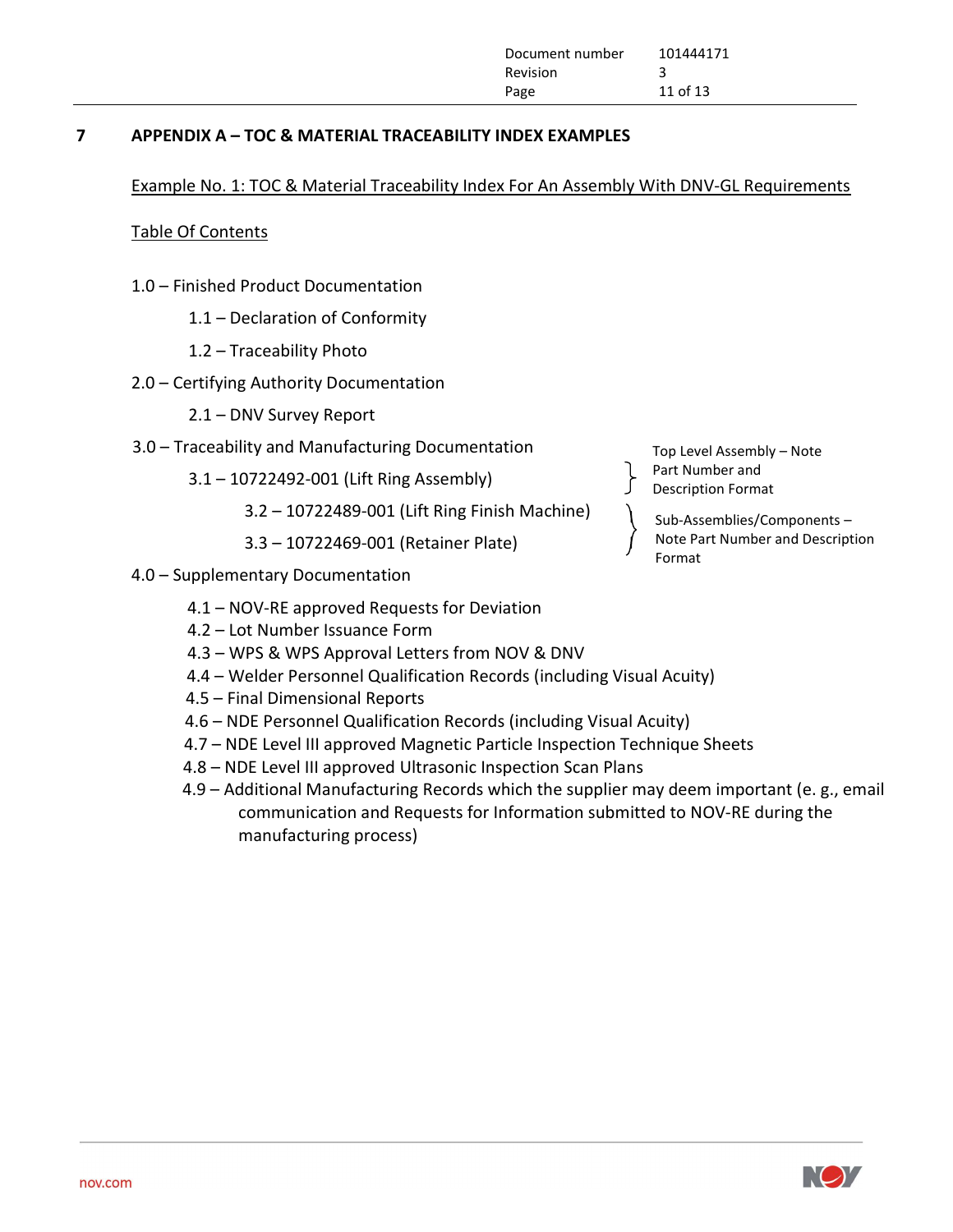| Document number<br>Revision<br>Page | 101444171<br>12 of 13 |  |
|-------------------------------------|-----------------------|--|
|                                     |                       |  |

# Material Traceability Index

| <b>Material Traceability Index</b> |                                                |                   |
|------------------------------------|------------------------------------------------|-------------------|
| Part Number                        | <b>Part Description</b>                        | Part Traceability |
| 10722492-001                       | LIFT RING ASSY, 18-10M SBOP MTD, BOP STK       | 12345             |
| 10722489-001                       | LIFT RING, FM, 18-10M SBOP MTD, BOP STK        | 23456             |
| 10722487-001                       | LIFT RING, WA, 18-10M SBOP MTD, BOP STK        | 34567             |
| 10722487-101                       | RG, ROLLED, 79-1/2" OD X 76" ID X 12-3/8" TALL | AAABB1234         |
| 10722487-102                       | PLT, 2" THK                                    | CCCDD1234         |
| 10722487-103                       | PLT, 2-3/4" THK                                | EE1234FF          |
| 10722487-104                       | PLT, 2-1/2" THK                                | 1234ABCD          |
| 10722487-105                       | PLT, 2" THK                                    | CCCDD1234         |
| 10722487-106                       | PLT, 4" THK                                    | 12ABCD34          |
| 10722487-107                       | PLT, 1-1/2" THK                                | 9876AABB          |
| 10722487-108                       | PLT, 1-1/2" THK                                | 5432CCDD          |
| 10722487-109                       | PLT, 2" THK                                    | ABCDEF12          |
| 10722487-110                       | <b>PLT, 7/8" THK</b>                           | 987123AABB        |
| 10722487-111                       | PLT, 2" THK                                    | ABCDEF12,         |
|                                    |                                                | CCCDD1234         |
| 10722469-001                       | PLT, RETNR, LIFT RG, 18-15M BOP STK            | 123456789         |